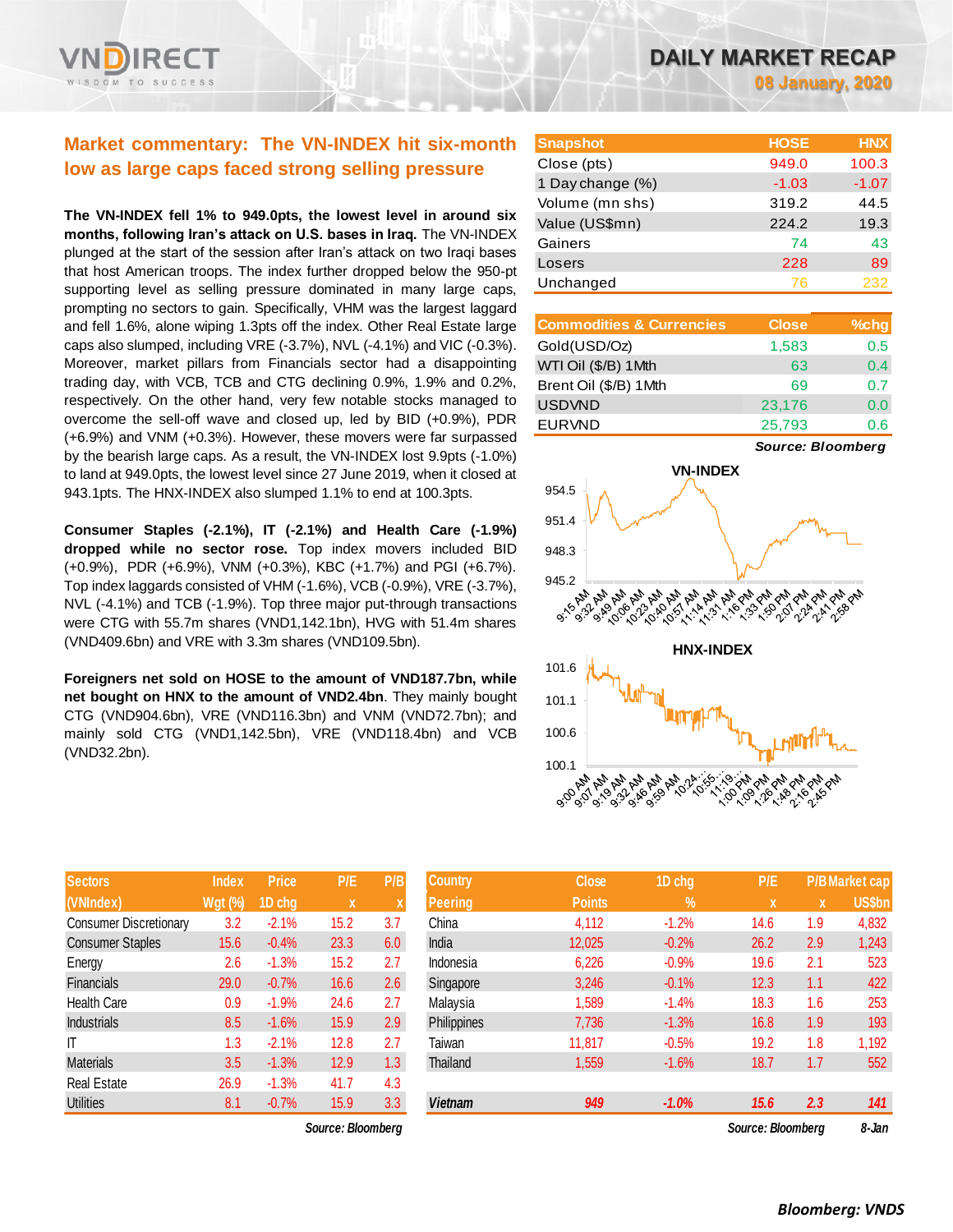

# **Market News**

**Oil jumps after Iran attacks reignite fears of supply disruption**. Oil prices jumped after Iran attacked two U.S.-Iraqi bases in its first response to the killing of its top general, sparking fears the deepening conflict will disrupt global crude supplies. Futures in London briefly surged more than 5% to almost US\$72 a barrel as the Islamic Revolutionary Guard Corps claimed responsibility for the missile strikes, which the Pentagon said were launched from Iran. Prices later pared more than half that advance after Iran's foreign minister said it had "concluded proportionate measures in selfdefense" and U.S. President Donald Trump tweeted that "all is well" following the attacks. While flows from the Middle East continue to be unimpeded for now, the risk of disruption is spooking the oil market. Most crude exports from the Persian Gulf, including shipments from Saudi Arabia, Iran and Iraq, go through the Strait of Hormuz, a narrow waterway that Iran has repeatedly threatened to shut down if there's a war. The impact of the strike also spilled over into other assets, with gold surging to the highest level in six years, while U.S. stock futures pared losses after slumping earlier. *(Bloomberg)*

**Vietnam's textile and garment companies need more orders for 2020**. The number of orders that textile and garment companies have received for 2020 is just equal to 80% of that in the same period last year. The Ministry of Industry and Trade (MOIT) reported that Vietnam's textile and garment exports in the first 11 months of 2019 brought revenue of US\$30bn, an increase of 8% over the same period a year ago. At a meeting with investors recently, Nguyen Van Thoi, chair of TNG Investment and Trade, the owner of TNG brand, said the company has enough orders for the whole year of 2020 with buyers from the EU and the United States. According to Thoi, with these orders,it expects posttax profit of VND220bn, an increase of 22% over the previous year. However, not many companies report the same. Others complain they are still waiting for orders. In principle, Q4 is the time for companies to seek orders for the next year, but the number of orders at many companies is just equal to 80%. Some companies cannot get long-term orders, but only short-term ones. A representative from Vitas said foreign importers have shifted to some emerging countries in Africa, which has put difficulties on Vietnamese companies. Meanwhile, the competition with textile and garment powers such as India, China and Bangladesh is getting stiff. "The orders tend to go to countries which can enjoy preferential tariffs, such as Bangladesh and Cambodia," the representative said. According to him, the cotton price is at a low level, while the use of cotton in Bangladesh, Vietnam and China has decreased. Both business people and terminal buyers keep the demand at a minimum level and avoid storing goods. Not only garment outsourcing companies, but yarn manufacturers are also meeting difficulties when they have to compete with FIEs and India, Thailand and Indonesia. Earlier this year, analysts were optimistic about the prospect of the textile and garment industry, saying that the U.S.-China trade war and the signing of a series of new FTAs would help Vietnam gain more orders. But this hasn't happened. A warning about a lack of orders for 2020 was given in mid-2019. Two reasons were cited, including the worsening health of the world's economy, which has affected purchasing power, and the lack of enterprises' radical solutions to meet requirements on origin rules after FTAs take effect. Garment companies are under pressure as they have to pay more to buy fabric from China, while importers are trying to force the prices down. Vietnam's textile and garment industry is losing its advantage in cheap labor costs*. (Vietnamnet.vn)*

# **Notable Corporate Events**

**Vietnam Rubber Group - Joint Stock Company (GVR VN UPCOM) – Change in stocks listing:**  GVR has won permission to list 4bn shares on the Ho Chi Minh Stock Exchange, the exchange said in a statement. GVR shares have been traded on the Unlisted Public Company Market (UPCOM) since Mar 2018. *(Ndh.vn)*

*<to be continued>*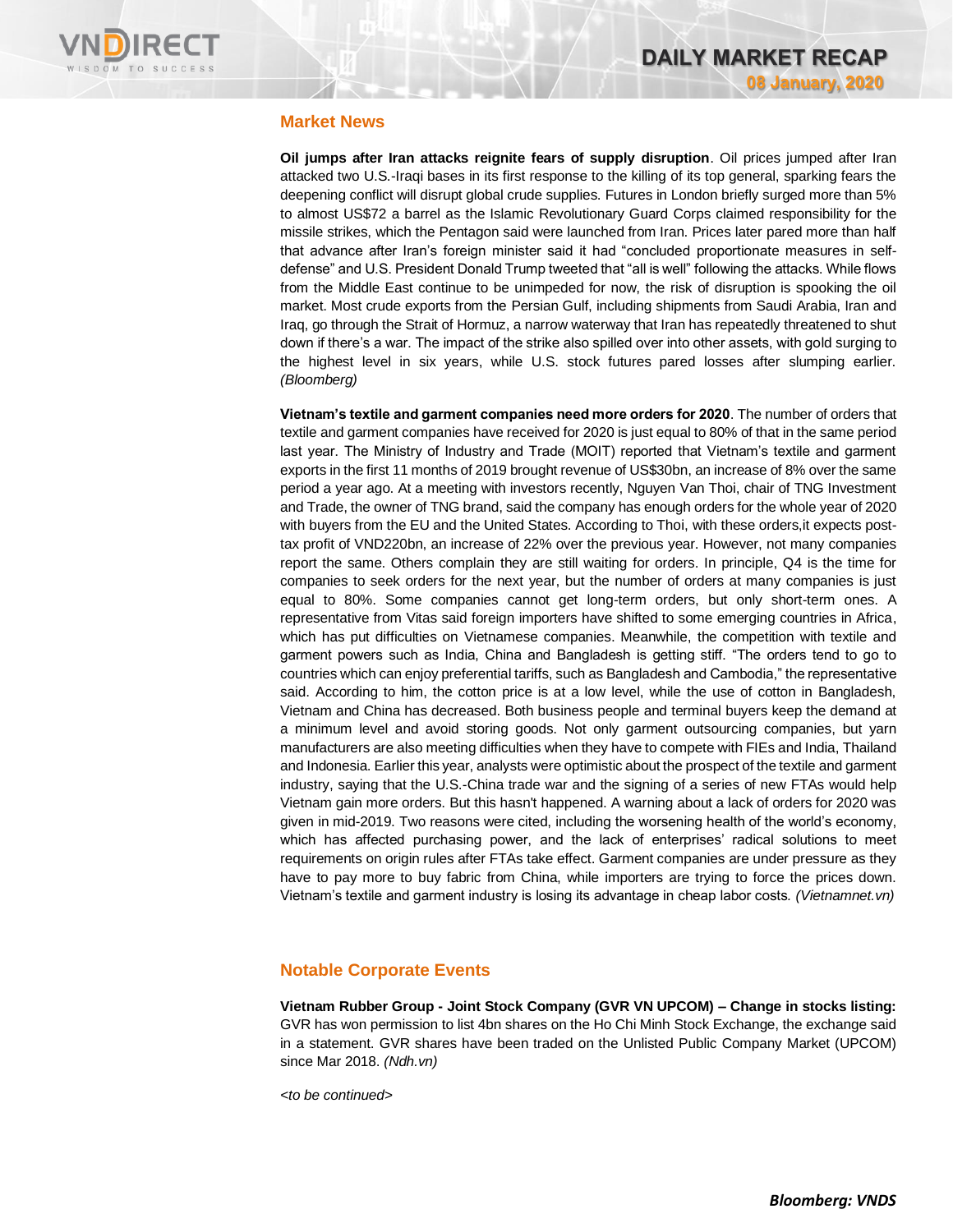### VI ECT WISDOM TO SUCCESS

# **DAILY MARKET RECAP**

**08 January, 2020**

# **COVERAGE SUMMARY**

| Ticker          | <b>Close price</b> | <b>Adjusted target</b><br>price | <b>Dividend yield</b> | <b>Potential return</b> | <b>Rating</b> | <b>Latest report</b> |
|-----------------|--------------------|---------------------------------|-----------------------|-------------------------|---------------|----------------------|
| PC <sub>1</sub> | 17,000             | 24,500                          | 0.0%                  | 44.1%                   | <b>ADD</b>    | Link                 |
| <b>LPB</b>      | 7,400              | 10,000                          | 0.0%                  | 35.1%                   | ADD           | Link                 |
| <b>NLG</b>      | 26,350             | 39,600                          | 1.9%                  | 52.2%                   | <b>ADD</b>    | <b>Link</b>          |
| <b>ACV</b>      | 73,500             | 105,000                         | 0.0%                  | 42.9%                   | ADD           | Link                 |
| <b>DPM</b>      | 12,500             | 15,800                          | 7.8%                  | 34.2%                   | <b>ADD</b>    | Link                 |
| QNS             | 26,600             | 44,300                          | 1.9%                  | 68.4%                   | ADD           | Link                 |
| <b>LTG</b>      | 20,100             | 27,300                          | 7.9%                  | 43.8%                   | ADD           | Link                 |
| VCB             | 87,000             | 92,200                          | 0.9%                  | 6.9%                    | <b>HOLD</b>   | Link                 |
| MBB             | 20,700             | 34,300                          | 2.9%                  | 68.6%                   | <b>ADD</b>    | Link                 |
| <b>VPB</b>      | 20,100             | 21,200                          | 0.0%                  | 5.5%                    | <b>HOLD</b>   | Link                 |
| <b>TCM</b>      | 20,650             | 28,200                          | 2.5%                  | 39.1%                   | ADD           | Link                 |
| HPG             | 23,450             | 29,700                          | 0.0%                  | 26.7%                   | ADD           | Link                 |
| <b>PVT</b>      | 16,050             | 21,000                          | 6.5%                  | 37.4%                   | <b>ADD</b>    | Link                 |
| <b>STK</b>      | 17,300             | 25,200                          | 8.7%                  | 54.4%                   | ADD           | Link                 |
| <b>AAA</b>      | 12,000             | 25,300                          | 16.9%                 | 127.8%                  | <b>ADD</b>    | $Link$               |
| <b>PNJ</b>      | 85,100             | 88,000                          | 2.7%                  | 6.1%                    | <b>HOLD</b>   | Link                 |
| <b>KDH</b>      | 25,500             | 28,300                          | 2.0%                  | 12.9%                   | <b>HOLD</b>   | Link                 |
| <b>DCM</b>      | 6,010              | 8,900                           | 15.0%                 | 63.0%                   | ADD           | <b>Link</b>          |
| <b>VTP</b>      | 116,000            | 111,000                         | 1.3%                  | $-3.0%$                 | <b>HOLD</b>   | Link                 |
| ACB             | 22,100             | 30,400                          | 4.5%                  | 42.1%                   | ADD           | Link                 |
| GAS             | 97,000             | 105,700                         | 6.0%                  | 14.9%                   | <b>HOLD</b>   | <b>Link</b>          |
| <b>PVS</b>      | 18,900             | 24,100                          | 3.7%                  | 31.2%                   | ADD           | Link                 |
| <b>PVD</b>      | 15,650             | 19,600                          | 0.0%                  | 25.2%                   | ADD           | <b>Link</b>          |
| <b>MSH</b>      | 44,400             | 66,600                          | 8.2%                  | 58.2%                   | ADD           | <b>Link</b>          |
| <b>MWG</b>      | 112,800            | 170,600                         | 1.3%                  | 52.6%                   | <b>ADD</b>    | Link                 |
| POW             | 10,750             | 18,334                          | 0.0%                  | 70.5%                   | ADD           | <b>Link</b>          |
| тсв             | 22,750             | 27,400                          | 0.0%                  | 20.4%                   | ADD           | Link                 |
| <b>PPC</b>      | 25,150             | 27,879                          | 10.0%                 | 20.8%                   | ADD           | Link                 |
| <b>VIB</b>      | 16,900             | 21,200                          | 2.9%                  | 28.4%                   | ADD           | $Link$               |
| KBC             | 15,200             | 17,500                          | 6.6%                  | 21.7%                   | ADD           | Link                 |
| <b>VNM</b>      | 118,800            | 155,600                         | 3.8%                  | 34.8%                   | <b>ADD</b>    | $Link$               |
| <b>VHM</b>      | 82,500             | 104,300                         | 1.2%                  | 27.6%                   | ADD           | Link                 |
| <b>VJC</b>      | 144,800            | 142,200                         | 2.1%                  | 0.3%                    | <b>HOLD</b>   | Link                 |
| <b>VHC</b>      | 40,450             | 93,900                          | 9.9%                  | 142.1%                  | ADD           | Link                 |
| <b>VRE</b>      | 32,700             | 43,900                          | 0.0%                  | 34.3%                   | <b>ADD</b>    | Link                 |
| <b>GMD</b>      | 21,000             | 29,500                          | 6.9%                  | 47.4%                   | ADD           | Link                 |
| <b>DBC</b>      | 23,700             | 30,700                          | 2.1%                  | 31.7%                   | ADD           | <b>Link</b>          |
| <b>FPT</b>      | 56,800             | 74,000                          | 3.5%                  | 33.8%                   | ADD           | Link                 |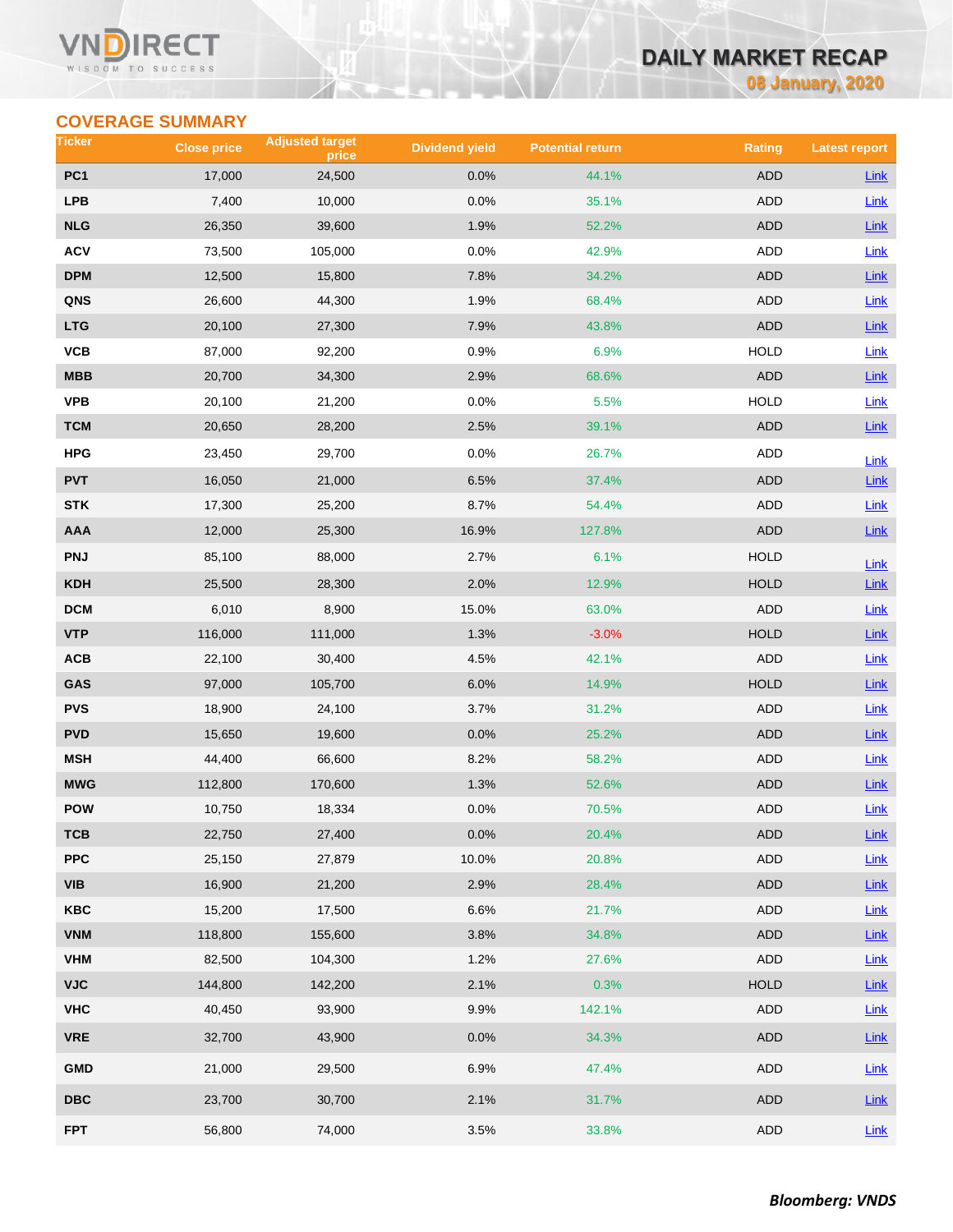## **MARKET MOVEMENTS**

WISDOM TO SUCCESS

RECT

|                    | <b>HOSE</b>  |       |      |         |              |  |  |  |  |  |  |  |
|--------------------|--------------|-------|------|---------|--------------|--|--|--|--|--|--|--|
| <b>Top gainers</b> |              |       |      |         | <b>VND</b>   |  |  |  |  |  |  |  |
| <b>Ticker</b>      | Last         | Cha   | %chq | Vol.    | <b>Index</b> |  |  |  |  |  |  |  |
|                    | <b>Price</b> |       |      |         | impact       |  |  |  |  |  |  |  |
| PDR                | 25,550       | 1,650 | 6.90 | 1.25MLN | 0.158        |  |  |  |  |  |  |  |
| <b>SVT</b>         | 7,930        | 510   | 6.87 | 100     | 0.002        |  |  |  |  |  |  |  |
| <b>VPS</b>         | 10,150       | 650   | 6.84 | 1,920   | 0.005        |  |  |  |  |  |  |  |
| <b>VAF</b>         | 10,950       | 700   | 6.83 | 10      | 0.008        |  |  |  |  |  |  |  |
| <b>BCG</b>         | 6,890        | 440   | 6.82 | 1.57MLN | 0.014        |  |  |  |  |  |  |  |

| <b>Top losers</b> |              |          |         |         | <b>VND</b>   |
|-------------------|--------------|----------|---------|---------|--------------|
| <b>Ticker</b>     | Last         | Cha      | $%$ chq | Vol.    | <b>Index</b> |
|                   | <b>Price</b> |          |         |         | impact       |
| <b>HAR</b>        | 3,190        | $-240$   | $-7.00$ | 1.02MLN | $-0.007$     |
| <b>HRC</b>        | 40,550       | $-3,050$ | $-7.00$ | 10      | $-0.027$     |
| ST <sub>8</sub>   | 17,950       | $-1,350$ | $-6.99$ | 10      | $-0.010$     |
| <b>LDG</b>        | 7,860        | $-590$   | $-6.98$ | 3.57MLN | $-0.041$     |
| <b>PXT</b>        | 1,200        | -90      | $-6.98$ | 2,010   | $-0.001$     |

| <b>VND</b><br><b>Top index movers</b> |              |       |      |         |              |  |  |  |  |  |  |
|---------------------------------------|--------------|-------|------|---------|--------------|--|--|--|--|--|--|
| <b>Ticker</b>                         | Last         | Cha   | %chq | Vol.    | <b>Index</b> |  |  |  |  |  |  |
|                                       | <b>Price</b> |       |      |         | impact       |  |  |  |  |  |  |
| <b>BID</b>                            | 47,100       | 400   | 0.86 | 1.23MLN | 0.469        |  |  |  |  |  |  |
| <b>PDR</b>                            | 25,550       | 1,650 | 6.90 | 1.25MLN | 0.158        |  |  |  |  |  |  |
| <b>VNM</b>                            | 118,800      | 300   | 0.25 | 837,710 | 0.152        |  |  |  |  |  |  |
| <b>KBC</b>                            | 15,200       | 250   | 1.67 | 3.81MLN | 0.035        |  |  |  |  |  |  |
| PGI                                   | 18,250       | 1,150 | 6.73 | 43,690  | 0.030        |  |  |  |  |  |  |

|               | <b>VND</b><br><b>Top index laggers</b> |          |         |         |              |  |  |  |  |  |  |  |  |
|---------------|----------------------------------------|----------|---------|---------|--------------|--|--|--|--|--|--|--|--|
| <b>Ticker</b> | Last                                   | Cha      | %chq    | Vol.    | <b>Index</b> |  |  |  |  |  |  |  |  |
|               | <b>Price</b>                           |          |         |         | impact       |  |  |  |  |  |  |  |  |
| VHM           | 82.500                                 | $-1,300$ | $-1.55$ | 553.690 | $-1.270$     |  |  |  |  |  |  |  |  |
| <b>VCB</b>    | 87,000                                 | $-800$   | $-0.91$ | 722,280 | $-0.865$     |  |  |  |  |  |  |  |  |
| <b>VRE</b>    | 32,700                                 | $-1,250$ | $-3.68$ | 919,210 | $-0.849$     |  |  |  |  |  |  |  |  |
| <b>NVL</b>    | 54,000                                 | $-2,300$ | $-4.09$ | 440.790 | $-0.636$     |  |  |  |  |  |  |  |  |
| <b>TCB</b>    | 22,750                                 | $-450$   | $-1.94$ | 1.71MLN | $-0.459$     |  |  |  |  |  |  |  |  |

| <b>Top liquidity</b> |              |          |         |         | <b>VND</b>   | <b>Top liquidity</b> |              |        |         |                   | <b>VND</b>   |
|----------------------|--------------|----------|---------|---------|--------------|----------------------|--------------|--------|---------|-------------------|--------------|
| Ticker               | Last         | Chg      | $%$ chg | Val.    | <b>Index</b> | Ticker               | Last         | Chg    | $%$ chg | Val.              | <b>Index</b> |
|                      | <b>Price</b> |          |         | (VNDbn) | impact       |                      | <b>Price</b> |        |         | (VNDbn)           | impact       |
| CTG                  | 21,650       | $-50$    | $-0.23$ | 215     | $-0.054$     | <b>PVS</b>           | 18,900       | 100    | 0.53    | 91                | 0.025        |
| <b>HPG</b>           | 23,450       | $-250$   | $-1.05$ | 151     | $-0.201$     | <b>ACB</b>           | 22,100       | $-400$ | $-1.78$ | 51                | $-0.650$     |
| <b>FPT</b>           | 56,800       | $-1,300$ | $-2.24$ | 104     | $-0.257$     | <b>SHB</b>           | 6,400        | 0      | 0.00    | 32                | 0.000        |
| <b>VNM</b>           | 118,800      | 300      | 0.25    | 99      | 0.152        | <b>VCS</b>           | 67,300       | 500    | 0.75    | 29                | 0.016        |
| MBB                  | 20,700       | $-300$   | $-1.43$ | 87      | $-0.208$     | <b>NVB</b>           | 9,200        | 100    | 1.10    | 14                | 0.040        |
|                      |              |          |         |         |              |                      |              |        |         | Source: Bloomberg |              |

*Source: Bloomberg*

|             |              | <b>HOSE</b> |         |         |              |                    |              | <b>HNX</b> |         |         |              |
|-------------|--------------|-------------|---------|---------|--------------|--------------------|--------------|------------|---------|---------|--------------|
| Top gainers |              |             |         |         | <b>VND</b>   | <b>Top gainers</b> |              |            |         |         | <b>VND</b>   |
| Ticker      | Last         | Chg         | $%$ chg | Vol.    | <b>Index</b> | Ticker             | Last         | Chg        | $%$ chg | Vol.    | <b>Index</b> |
|             | <b>Price</b> |             |         |         | impact       |                    | <b>Price</b> |            |         |         | impact       |
| PDR         | 25,550       | 1,650       | 6.90    | 1.25MLN | 0.158        | <b>HKB</b>         | 800          | 100        | 14.29   | 601,900 | 0.005        |
| <b>SVT</b>  | 7,930        | 510         | 6.87    | 100     | 0.002        | <b>NBW</b>         | 39,000       | 3,500      | 9.86    | 100     | 0.008        |
| VPS         | 10.150       | 650         | 6.84    | 1,920   | 0.005        | CAN                | 28,600       | 2,500      | 9.58    | 100     | 0.006        |
| <b>VAF</b>  | 10,950       | 700         | 6.83    | 10      | 0.008        | L35                | 12,600       | 1,100      | 9.57    | 10,000  | 0.001        |
| <b>BCG</b>  | 6,890        | 440         | 6.82    | 1.57MLN | 0.014        | <b>VTC</b>         | 7,300        | 600        | 8.96    | 14,700  | 0.001        |
|             |              |             |         |         |              |                    |              |            |         |         |              |

| <b>Top losers</b> |              |          |         |         | <b>VND</b>   | <b>Top losers</b> |              |          |          |        | <b>VND</b>   |
|-------------------|--------------|----------|---------|---------|--------------|-------------------|--------------|----------|----------|--------|--------------|
| Ticker            | Last         | Chg      | $%$ chq | Vol.    | <b>Index</b> | Ticker            | Last         | Chg      | $%$ chg  | Vol.   | <b>Index</b> |
|                   | <b>Price</b> |          |         |         | impact       |                   | <b>Price</b> |          |          |        | impact       |
| <b>HAR</b>        | 3.190        | $-240$   | $-7.00$ | 1.02MLN | $-0.007$     | <b>ACM</b>        | 300          | $-100$   | $-25.00$ | 90.700 | $-0.005$     |
| <b>HRC</b>        | 40,550       | $-3,050$ | $-7.00$ | 10      | $-0.027$     | BII               | 800          | $-100$   | $-11.11$ | 82,500 | $-0.004$     |
| ST <sub>8</sub>   | 17.950       | $-1.350$ | $-6.99$ | 10      | $-0.010$     | DST               | 800          | $-100$   | $-11.11$ | 65.400 | $-0.003$     |
| LDG               | 7,860        | $-590$   | $-6.98$ | 3.57MLN | $-0.041$     | <b>CTT</b>        | 8,100        | $-900$   | $-10.00$ | 1,000  | $-0.002$     |
| <b>PXT</b>        | 1.200        | -90      | $-6.98$ | 2,010   | $-0.001$     | VIE               | 9,000        | $-1,000$ | $-10.00$ | 100    | $-0.001$     |

| <b>Top index movers</b> |              |       |         |         | <b>VND</b>   | Top index movers |              |       |      |         |              |
|-------------------------|--------------|-------|---------|---------|--------------|------------------|--------------|-------|------|---------|--------------|
| Ticker                  | Last         | Chg   | $%$ chq | Vol.    | <b>Index</b> | Ticker           | Last         | Chg   | %chq | Vol.    | <b>Index</b> |
|                         | <b>Price</b> |       |         |         | impact       |                  | <b>Price</b> |       |      |         | impact       |
| BID                     | 47.100       | 400   | 0.86    | 1.23MLN | 0.469        | <b>NVB</b>       | 9.200        | 100   | 1.10 | .51 MLN | 0.040        |
| <b>PDR</b>              | 25,550       | 1,650 | 6.90    | 1.25MLN | 0.158        | VC <sub>3</sub>  | 17,000       | 500   | 3.03 | 385,880 | 0.031        |
| VNM                     | 118,800      | 300   | 0.25    | 837.710 | 0.152        | <b>PVS</b>       | 18.900       | 100   | 0.53 | 4.92MLN | 0.025        |
| <b>KBC</b>              | 15.200       | 250   | 1.67    | 3.81MLN | 0.035        | <b>SJE</b>       | 20,300       | 1,600 | 8.56 | 100     | 0.023        |
| PGI                     | 18.250       | 1,150 | 6.73    | 43,690  | 0.030        | TVC              | 18,800       | 600   | 3.30 | 177.600 | 0.020        |
|                         |              |       |         |         |              |                  |              |       |      |         |              |

| <b>Top index laggers</b> |              |          |         |         | <b>VND</b> | <b>Top index laggers</b> |              | <b>VND</b> |         |         |              |  |  |
|--------------------------|--------------|----------|---------|---------|------------|--------------------------|--------------|------------|---------|---------|--------------|--|--|
| Ticker                   | Last         | Cha      | $%$ chg | Vol.    | Index      | Ticker                   | Last         | Chg        | $%$ chg | Vol.    | <b>Index</b> |  |  |
|                          | <b>Price</b> |          |         |         | impact     |                          | <b>Price</b> |            |         |         | impact       |  |  |
| VHM                      | 82.500       | $-1.300$ | $-1.55$ | 553.690 | $-1.270$   | <b>ACB</b>               | 22.100       | $-400$     | $-1.78$ | 2.30MLN | $-0.650$     |  |  |
| <b>VCB</b>               | 87,000       | $-800$   | $-0.91$ | 722,280 | $-0.865$   | <b>DGC</b>               | 23,100       | $-1.200$   | $-4.94$ | 71.120  | $-0.088$     |  |  |
| VRE                      | 32.700       | $-1.250$ | $-3.68$ | 919.210 | $-0.849$   | <b>SHN</b>               | 8.700        | $-600$     | -6.45   | 300     | $-0.072$     |  |  |
| <b>NVL</b>               | 54,000       | $-2.300$ | $-4.09$ | 440.790 | $-0.636$   | <b>SHS</b>               | 7,300        | $-300$     | $-3.95$ | 601.158 | $-0.042$     |  |  |
| тсв                      | 22.750       | $-450$   | $-1.94$ | 1.71MLN | $-0.459$   | VCG                      | 25.400       | -400       | $-1.55$ | 250.311 | $-0.036$     |  |  |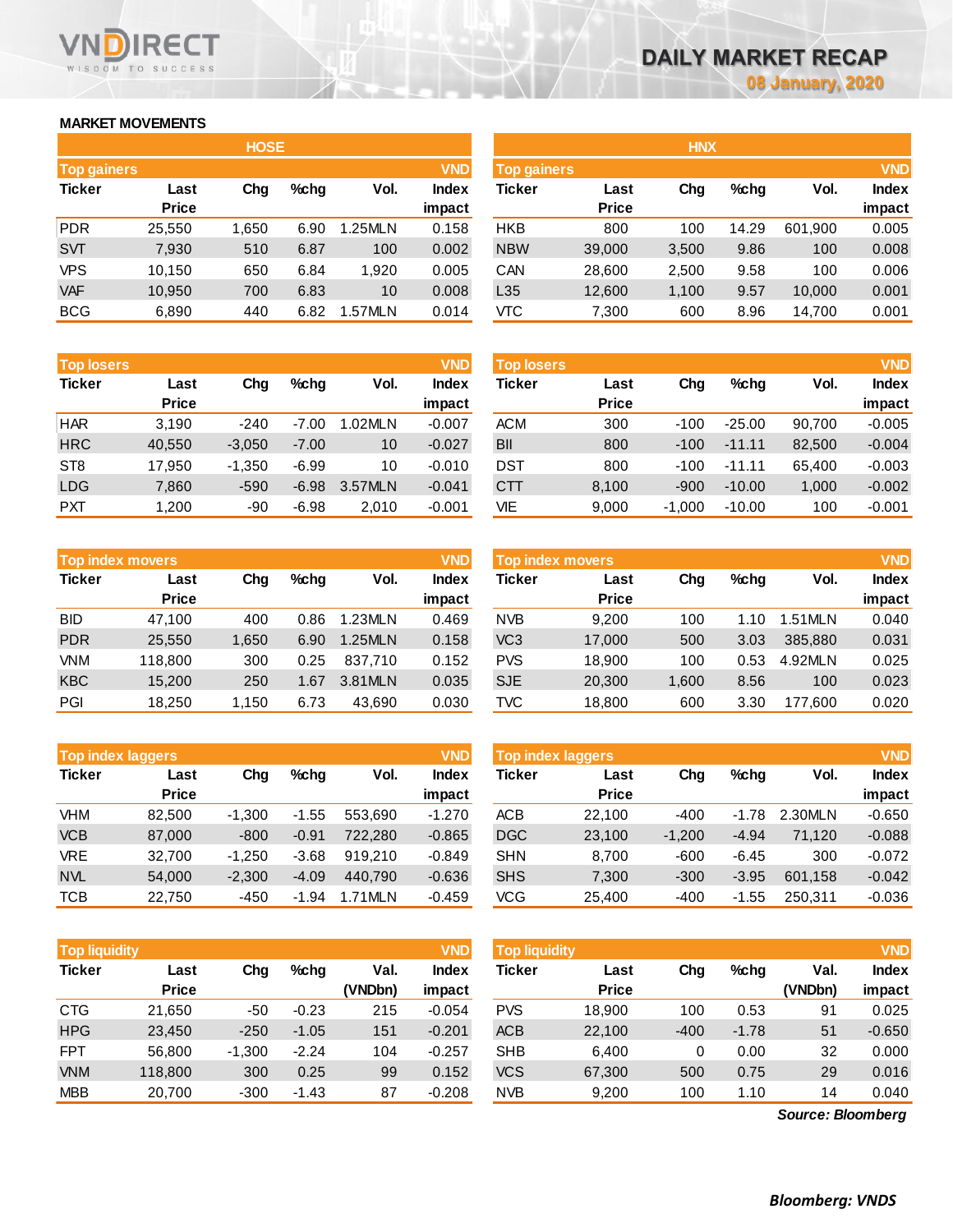

# **FOREIGN ACTIVITIES**

| Volume (Mn'shs)       | <b>HOSE</b> | <b>HNX</b> | <b>Value (VND'bn)</b> | <b>HOSE</b> | <b>HNX</b> |
|-----------------------|-------------|------------|-----------------------|-------------|------------|
| <b>BUY</b>            | 55.1        | 0.6        | <b>BUY</b>            | 1,324.5     | 10.3       |
| % of market           | 17.6%       | 1.4%       | % of market           | 26.3%       | 2.3%       |
| <b>SELL</b>           | 67.8        | 0.6        | <b>SELL</b>           | 1,512.3     | 8.0        |
| % of market           | 21.7%       | 1.3%       | % of market           | 30.1%       | 1.8%       |
| <b>NET BUY (SELL)</b> | (12.7)      | 0.0        | <b>NET BUY (SELL)</b> | (187.7)     | 2.4        |

*Source: HSX, HNX*



### **Foreign net buy/sell (30 days) in VND'bn**

| <b>YTD ACCUMULATION</b> |             |                                     |                       |             |                             |
|-------------------------|-------------|-------------------------------------|-----------------------|-------------|-----------------------------|
| <b>Volume (MIn'shs)</b> | <b>HOSE</b> | <b>Value (VND'bn)</b><br><b>HNX</b> |                       | <b>HOSE</b> | <b>HNX</b>                  |
| <b>BUY</b>              | 3,652.2     | 234.1                               | <b>BUY</b>            | 162,150.0   | 3,761.6                     |
| % of market             | 8.2%        | 2.9%                                | % of market           | 16.1%       | 2.2%                        |
| <b>SELL</b>             | 3,858.4     | 272.9                               | <b>SELL</b>           | 157,202.2   | 4,495.5                     |
| % of market             | 8.7%        | 3.4%                                | % of market           | 15.6%       | 2.7%                        |
| <b>NET BUY (SELL)</b>   | (206.2)     | (38.8)                              | <b>NET BUY (SELL)</b> | 4,948       | (733.9)<br>Source: HSX, HNX |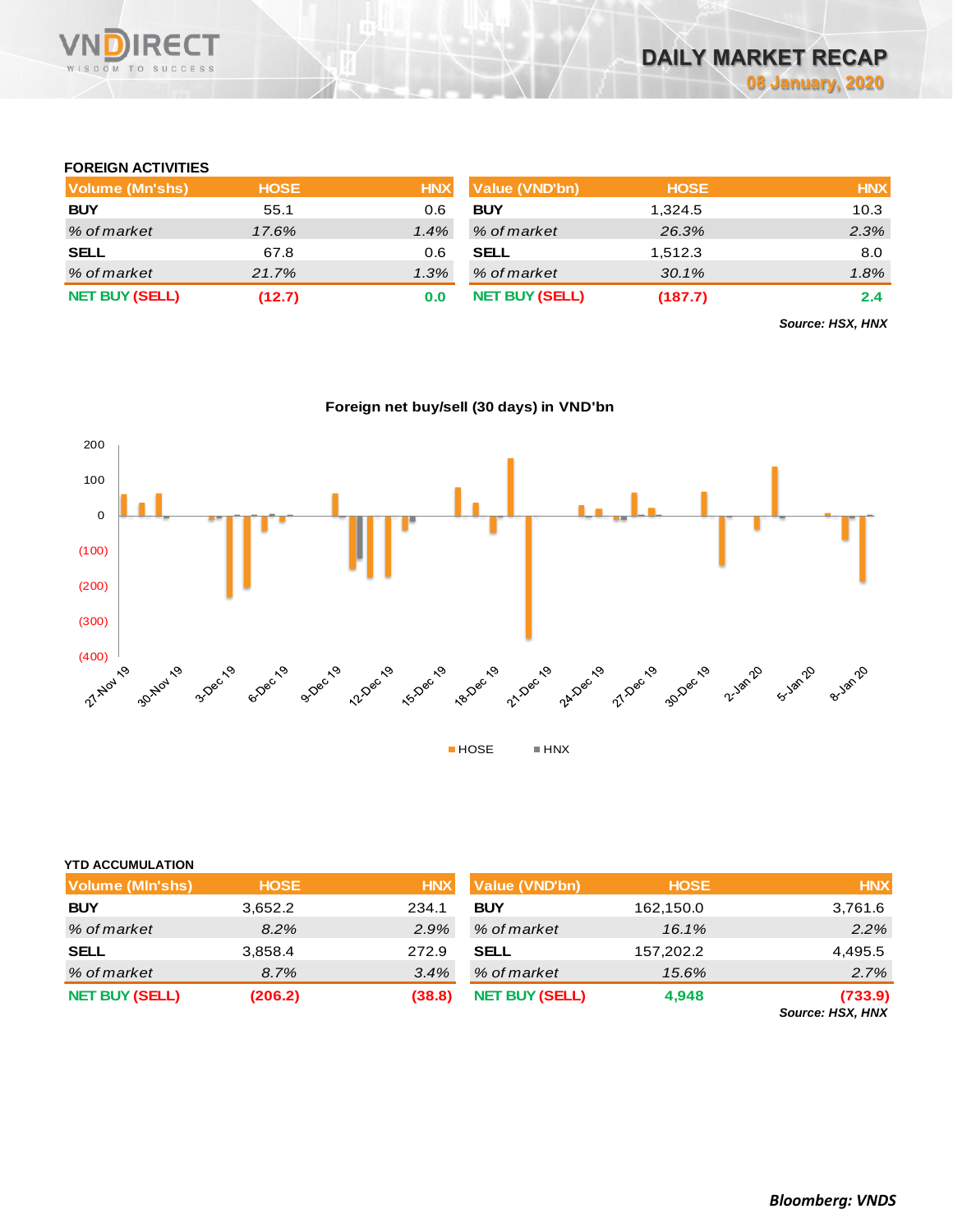## **FOREIGN ACTIVITIES**

WISDOM TO SUCCESS

**RECT** 

**VN** 

n

|                               |                      | <b>HOSE</b> |         |       |                        |            |                               | <b>HNX</b> |         |       |                 |  |  |  |  |
|-------------------------------|----------------------|-------------|---------|-------|------------------------|------------|-------------------------------|------------|---------|-------|-----------------|--|--|--|--|
| Top buy by foreigners (value) |                      |             |         |       | <b>VND'bn</b>          |            | Top buy by foreigners (value) |            |         |       | <b>VND'bn</b>   |  |  |  |  |
| <b>Ticker</b>                 | Last<br><b>Price</b> | Chg         | %chg    | Value | <b>Index</b><br>impact | Ticker     | Last<br>Price                 | Chg        | %chg    | Value | Index<br>impact |  |  |  |  |
| <b>CTG</b>                    | 21,650               | -50         | $-0.23$ | 904.6 | $-0.054$               | <b>PVS</b> | 18,900                        | 100        | 0.53    | 7.6   | 0.000           |  |  |  |  |
| <b>VRE</b>                    | 32,700               | $-1,250$    | $-3.68$ | 116.3 | $-0.849$               | TIG        | 6,500                         | $-100$     | $-1.52$ | 0.5   | 0.000           |  |  |  |  |
| <b>VNM</b>                    | 118,800              | 300         | 0.25    | 72.7  | 0.152                  | LAS        | 6,400                         | 0          | 0.00    | 0.3   | 0.000           |  |  |  |  |
| E1VFVN30                      | 14,430               | $-150$      | $-1.03$ | 35.5  | 0.000                  | <b>VCS</b> | 67,300                        | 500        | 0.75    | 0.3   | 0.000           |  |  |  |  |
| <b>HPG</b>                    | 23,450               | $-250$      | $-1.05$ | 34.7  | $-0.201$               | <b>SLS</b> | 42,700                        | 0          | 0.00    | 0.3   | 0.000           |  |  |  |  |

|               | Top sell by foreigners (value) |          |         |         | <b>VND'bn</b> | Top sell by foreigners (value) |              |              |         |       | <b>VND'bn</b> |
|---------------|--------------------------------|----------|---------|---------|---------------|--------------------------------|--------------|--------------|---------|-------|---------------|
| <b>Ticker</b> | Last                           | Chg      | %chg    | Value   | Index         | Ticker                         | Last         | Chg          | %chg    | Value | Index         |
|               | <b>Price</b>                   |          |         |         | impact        |                                | <b>Price</b> |              |         |       | impact        |
| <b>CTG</b>    | 21,650                         | -50      | $-0.23$ | 1.142.5 | $-0.054$      | <b>PVS</b>                     | 18,900       | 100          | 0.53    | 5.7   | 0.000         |
| <b>VRE</b>    | 32,700                         | $-1,250$ | $-3.68$ | 118.4   | $-0.849$      | <b>VCS</b>                     | 67,300       | 500          | 0.75    | 0.5   | 0.000         |
| <b>VCB</b>    | 87,000                         | $-800$   | $-0.91$ | 32.2    | $-0.865$      | <b>INN</b>                     | 28,200       | 200          | 0.71    | 0.5   | 0.000         |
| <b>VIC</b>    | 114,300                        | $-400$   | $-0.35$ | 28.0    | $-0.393$      | <b>HUT</b>                     | 2,300        | $\mathbf{0}$ | 0.00    | 0.3   | 0.000         |
| <b>HDB</b>    | 26,700                         | 0        | 0.00    | 22.0    | 0.000         | CEO                            | 8,700        | $-200$       | $-2.25$ | 0.3   | 0.000         |

|               | Top net buy by foreigners (value) |        |         |       | <b>VND'bn</b> | Top net buy by foreigners (value) |              |        |         |       | <b>VND'bn</b> |
|---------------|-----------------------------------|--------|---------|-------|---------------|-----------------------------------|--------------|--------|---------|-------|---------------|
| <b>Ticker</b> | Last                              | Chg    | %chg    | Value | Index         | Ticker                            | Last         | Chg    | %chg    | Value | Index         |
|               | <b>Price</b>                      |        |         |       | impact        |                                   | <b>Price</b> |        |         |       | impact        |
| VNM           | 118,800                           | 300    | 0.25    | 66.5  | 0.152         | PVS                               | 18,900       | 100    | 0.53    | 1.9   | 0.000         |
| <b>HPG</b>    | 23,450                            | $-250$ | $-1.05$ | 31.1  | $-0.201$      | TIG                               | 6,500        | $-100$ | $-1.52$ | 0.5   | 0.000         |
| E1VFVN30      | 14,430                            | $-150$ | $-1.03$ | 27.4  | 0.000         | LAS                               | 6,400        | 0      | 0.00    | 0.3   | 0.000         |
| <b>MSN</b>    | 56,000                            | $-800$ | $-1.41$ | 16.7  | $-0.273$      | <b>SLS</b>                        | 42,700       | 0      | 0.00    | 0.3   | 0.000         |
| <b>BID</b>    | 47,100                            | 400    | 0.86    | 14.7  | 0.469         | CDN                               | 19,400       | 600    | 3.19    | 0.3   | 0.000         |

| Top net sell by foreigners (value) |              |        |         |          | <b>VND'bn</b> | Top net sell by foreigners (value) |              |        |         |         | <b>VND'bn</b> |
|------------------------------------|--------------|--------|---------|----------|---------------|------------------------------------|--------------|--------|---------|---------|---------------|
| <b>Ticker</b>                      | Last         | Chg    | %chg    | Value    | Index         | Ticker                             | Last         | Chg    | %chg    | Value   | <b>Index</b>  |
|                                    | <b>Price</b> |        |         |          | impact        |                                    | <b>Price</b> |        |         |         | impact        |
| <b>CTG</b>                         | 21,650       | -50    | $-0.23$ | $-237.9$ | $-0.054$      | <b>INN</b>                         | 28,200       | 200    | 0.71    | $-0.49$ | 0.000         |
| <b>POW</b>                         | 10,750       | $-500$ | $-4.44$ | $-20.3$  | $-0.341$      | <b>HUT</b>                         | 2,300        | 0      | 0.00    | $-0.34$ | 0.000         |
| <b>HDB</b>                         | 26,700       | 0      | 0.00    | $-15.8$  | 0.000         | CEO                                | 8,700        | $-200$ | $-2.25$ | $-0.29$ | 0.000         |
| <b>GAS</b>                         | 97,000       | $-100$ | $-0.10$ | $-12.7$  | $-0.056$      | <b>VCS</b>                         | 67,300       | 500    | 0.75    | $-0.23$ | 0.000         |
| <b>PDR</b>                         | 25,550       | 650,   | 6.90    | $-11.6$  | 0.158         | <b>SRA</b>                         | 8,100        | $-300$ | $-3.57$ | $-0.17$ | 0.000         |

*8-Jan-20*

*Source: Bloomberg, HOSE, HNX*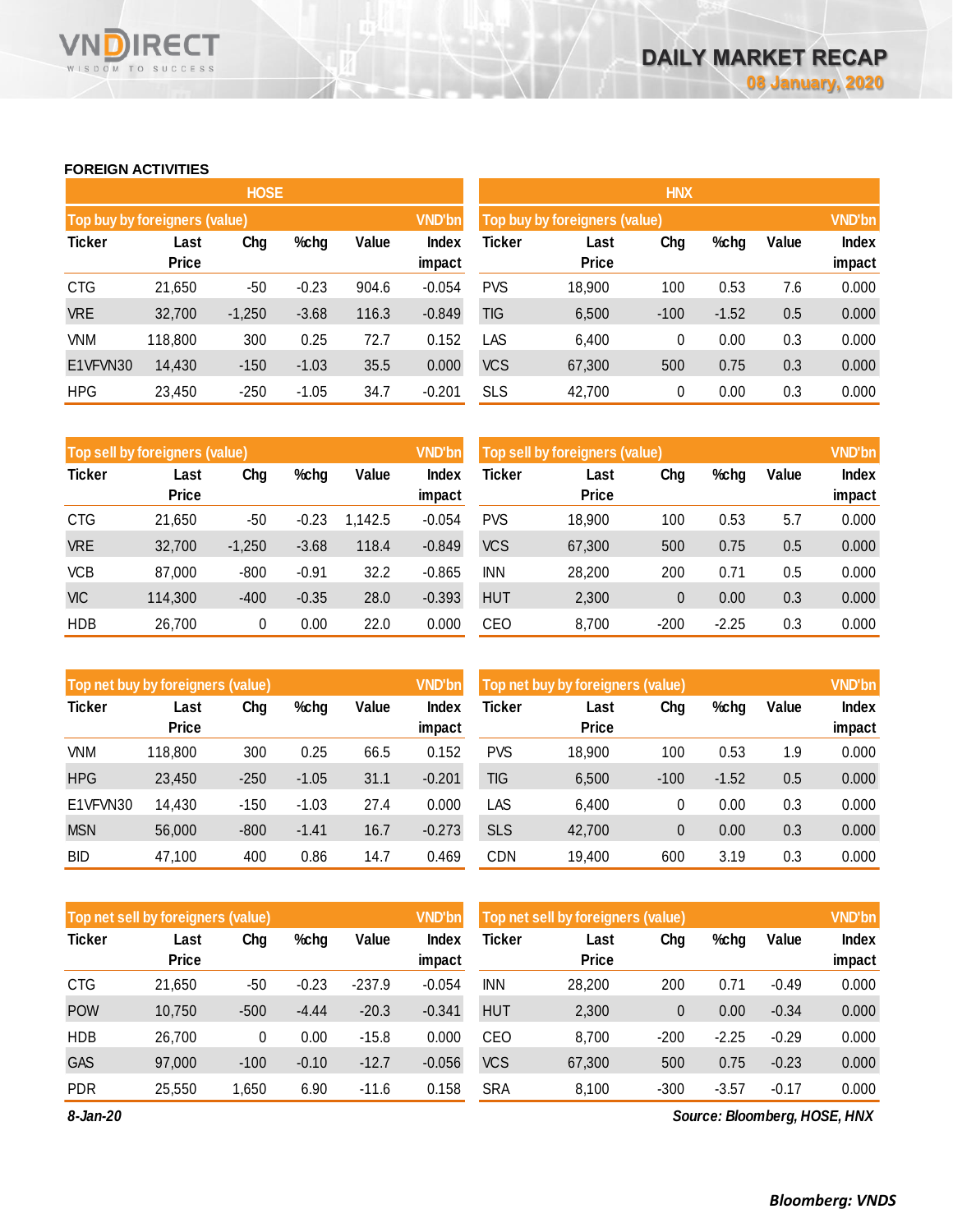# **TOP 60 MARKET CAP STOCKS SNAPSHOT ON HOSE**

**RECT** 

WISDOM TO SUCCESS

VND

| No. Ticker             | <b>Price</b>      |                  | Price change (%)   |                   |                | Mkt. Cap Outs. Vol. Float ratio |              |              | Avail. Fil Ave. daily vol. | P/E          | P/B          | <b>ROE</b>   | <b>ROA</b>    |
|------------------------|-------------------|------------------|--------------------|-------------------|----------------|---------------------------------|--------------|--------------|----------------------------|--------------|--------------|--------------|---------------|
|                        | <b>VND</b>        | 1M               | 3M                 | 6M                | <b>US\$mln</b> | <b>MIn'shs</b>                  | %            |              | $% (30 days-shs)$          | $\pmb{\chi}$ | $\pmb{\chi}$ | $\%$         | $\frac{9}{6}$ |
| 1 VIC VM               | 114,300           | $-1.4$           | $-2.4$             | $-1.5$            | 16,613         | 3,369                           | 24.9         | 21.9         | 420,745                    | 71.9         | 4.9          | 7.8          | 1.6           |
| 2 VCB VM               | 87,000            | 2.5              | 2.2                | 22.0              | 13,923         | 3,709                           | 25.2         | 6.1          | 537,229                    | 16.5         | 4.0          | 27.1         | 1.8           |
| 3 VHM VM               | 82,500            | $-10.3$          | $-6.9$             | $-0.6$            | 11,710         | 3,290                           | 29.1         | 34.0         | 1,454,773                  | 15.6         | 5.1          | 37.3         | 11.8          |
| 4 VNM VM               | 118,800           | 2.1              | $-7.9$             | $-4.3$            | 8,926          | 1,741                           | 46.2         | 41.3         | 797,376                    | 21.5         | 7.6          | 36.5         | 28.8          |
| 5 BID VM               | 47,100            | 18.8             | 14.6               | 44.7              | 8,174          | 4,022                           | 18.8         | 12.0         | 735,995                    | 22.3         | 2.9          | 13.5         | 0.5           |
| 6 GAS VM               | 97,000            | $-1.0$           | $-2.9$             | $-5.8$            | 8,011          | 1,914                           | 4.2          | 45.4         | 250,852                    | 16.5         | 4.1          | 26.1         | 18.6          |
| 7 SAB VM<br>8 CTG VM   | 223,200<br>21,650 | $-4.2$<br>6.7    | $-13.7$<br>4.3     | $-20.6$<br>3.6    | 6,176<br>3,478 | 641<br>3,723                    | 10.4<br>35.5 | 36.7<br>0.5  | 33,867<br>2,557,902        | 30.3<br>13.2 | 8.0<br>1.1   | 28.4<br>8.5  | 20.6<br>0.5   |
| 9 TCB VM               | 22,750            | $-1.7$           | $-3.4$             | 8.9               | 3,436          | 3,500                           | 79.7         | 0.0          | 1,024,658                  | 8.6          | 1.4          | 17.2         | 2.7           |
| 10 VJC VM              | 144,800           | 0.3              | 5.4                | 12.7              | 3,273          | 524                             | 46.4         | 10.5         | 412,026                    | 14.7         | 5.6          | 43.3         | 15.1          |
| 11 VRE VM              | 32,700            | $-5.5$           | 4.6                | $-8.7$            | 3,206          | 2,272                           | 39.7         | 16.1         | 2,816,742                  | 31.7         | 2.7          | 8.8          | 6.3           |
| 12 PLX VM              | 55,700            | $-1.2$           | $-4.5$             | $-12.8$           | 2,862          | 1,191                           | 8.9          | 6.6          | 164,534                    | 16.1         | 3.0          | 19.5         | 6.7           |
| 13 MSN VM              | 56,000            | $-10.4$          | $-27.2$            | $-33.7$           | 2,825          | 1,169                           | 25.8         | 9.9          | 1,344,627                  | 12.4         | 1.9          | 20.5         | 7.6           |
| 14 HPG VM              | 23,450            | $-1.7$           | 7.1                | 7.8               | 2,794          | 2,761                           | 52.3         | 10.7         | 5,683,739                  | 9.3          | 1.4          | 17.4         | 8.8           |
| 15 NVL VM              | 54,000            | $-5.3$           | $-13.7$            | $-10.3$           | 2,259          | 970                             | 23.5         | 31.6         | 320,234                    | 16.9         | 2.4          | 15.5         | 4.3           |
| 16 MWG VM              | 112,800           | 1.8              | $-8.3$             | 19.6              | 2,155          | 443                             | 92.7         | 0.0          | 564,702                    | 13.6         | 4.4          | 37.7         | 12.7          |
| 17 VPB VM              | 20,100            | 2.6              | $-8.6$             | 3.9               | 2,114          | 2,438                           | 72.7         | 0.0          | 1,389,654                  | 6.0          | 1.2          | 22.7         | 2.5           |
| 18 BVHVM               | 66,000            | 0.3              | $-8.2$             | $-20.4$           | 2,114          | 742                             | 31.9         | 19.5         | 187,920                    | 34.9         | 3.0          | 8.7          | 1.2           |
| 19 MBB VM              | 20,700            | $-5.3$           | $-8.8$             | 6.0               | 2,077          | 2,326                           | 77.6         | 0.0          | 2,973,147                  | 6.3          | 1.2          | 21.8         | 2.0           |
| 20 HVN VM              | 32,500            | $-7.5$           | $-2.5$             | $-24.2$           | 1,989          | 1,418                           | 3.9          | 19.9         | 256,216                    | 18.6         | 2.5          | 13.4         | 2.7           |
| 21 FPT VM              | 56,800            | 3.3              | 1.2                | 22.7              | 1,662          | 678                             | 76.9         | 0.0          | 1,152,246                  | 12.1         | 2.8          | 24.9         | 10.5          |
| 22 HDB VM              | 26,700            | $-4.0$           | $-3.3$             | 2.7               | 1,130          | 981                             | 72.6         | 6.8          | 1,294,971                  | 9.2          | 1.7          | 19.1         | 1.4           |
| 23 POW VM              | 10,750            | $-15.0$          | $-17.0$            | $-26.6$           | 1,086          | 2,342                           | 87.9         | 35.3         | 1,531,547                  | 13.1         | 1.0          | 7.8          | 3.2           |
| 24 EIB VM              | 17,300            | 2.1              | 3.0                | $-6.0$            | 918            | 1,229                           | 94.0         | 0.0          | 78,213                     | 33.5         | 1.3          | 4.1          | 0.4           |
| 25 PNJ VM              | 85,100            | 3.5              | 6.8                | 15.5              | 827            | 225                             | 72.8         | 0.0          | 431,250                    | 17.6         | 4.6          | 28.6         | 16.3          |
| 26 STB VM              | 9,980             | $-0.2$           | $-9.3$             | $-12.5$           | 777            | 1,804                           | 96.2         | 11.5         | 2,154,350                  | 6.5          | 0.7          | 11.1         | 0.7           |
| 27 BHN VM<br>28 TPB VM | 77,000<br>20,900  | $-1.3$<br>$-3.7$ | 0.7<br>$-6.3$      | $-16.3$<br>$-9.1$ | 770<br>745     | 232<br>827                      | 0.9<br>53.8  | 31.4<br>0.0  | 3,667<br>140,183           | 37.4<br>7.2  | 4.0<br>1.5   | 10.9<br>22.1 | 5.2<br>1.7    |
| 29 HNG VM              | 14,050            | $-3.1$           | $-7.0$             | $-24.9$           | 672            | 1,109                           | 16.7         | 48.6         | 282,348                    | <b>N/A</b>   | 1.5          | $-20.6$      | $-8.0$        |
| 30 KDH VM              | 25,500            | $-5.7$           | 1.0                | 10.4              | 599            | 544                             | 74.5         | 4.4          | 305,437                    | 15.0         | 1.9          | 13.5         | 8.8           |
| 31 TCH VM              | 34,200            | 21.5             | 43.4               | 59.1              | 521            | 353                             | 50.0         | 41.9         | 1,698,580                  | 31.9         | 2.7          | 8.7          | 5.9           |
| 32 DHG VM              | 86,000            | $-8.1$           | $-6.0$             | $-17.9$           | 485            | 131                             | 5.6          | 45.6         | 12,502                     | 19.0         | 3.6          | 19.4         | 15.8          |
| 33 REE VM              | 35,700            | $-0.8$           | $-6.1$             | 6.6               | 478            | 310                             | 55.9         | 0.0          | 567,238                    | 6.4          | 1.1          | 18.6         | 10.6          |
| 34 SBT VM              | 18,600            | $-0.3$           | 3.9                | 8.5               | 471            | 587                             | 20.1         | 93.7         | 1,200,155                  | 42.3         | 1.5          | 3.5          | 1.5           |
| 35 GEX VM              | 19,650            | $-1.8$           | $-11.5$            | 5.1               | 414            | 488                             | 84.5         | 33.5         | 637,793                    | 8.7          | 1.6          | 19.1         | 6.1           |
| 36 SSIVM               | 17,750            | $-9.0$           | $-17.1$            | $-29.3$           | 389            | 508                             | 83.5         | 45.0         | 1,115,728                  | 10.0         | 0.9          | 9.4          | 3.7           |
| 37 PDR VM              | 25,550            | $-7.8$           | $-2.9$             | $-2.9$            | 361            | 328                             | 37.2         | 42.9         | 789,185                    | 12.0         | 2.2          | 20.1         | 5.9           |
| 38 LGC VM              | 42,000            | 7.7              | 7.7                | 33.8              | 349            | 193                             | 0.6          | 4.0          | 20                         | 25.2         | 2.8          | 11.6         | 3.1           |
| 39 VGC VM              | 18,000            | $-2.2$           | $-5.3$             | $-12.6$           | 348            | 448                             | 12.3         | 35.6         | 140,657                    | 12.9         | 1.3          | 10.1         | 3.6           |
| 40 PPC VM              | 25,150            | $-11.4$          | $-3.8$             | $-19.8$           | 348            | 321                             | 24.6         | 32.8         | 266,798                    | 7.9          | 1.3          | 17.2         | 13.5          |
| 41 ROS VM              | 14,000            | -44.0            | $-45.8$            | -52.4             | 343            | 568                             | 43.3         | 45.4         | 27,319,820                 | 40.3         | 1.3          | 3.4          | 1.8           |
| 42 VHC VM              | 40,450            | 1.8              | 3.1                | $-7.6$            | 318            | 182                             | 50.1         | 65.8         | 121,258                    | 5.4          | 1.6          | 32.2         | 22.2          |
| 43 KBC VM              | 15,200            | 2.0              | 0.7                | $-1.3$            | 308            | 470                             | 71.4         | 22.3         | 2,158,045                  | 9.4          | 0.8          | 8.4          | 4.4           |
| 44 DXG VM              | 13,300            | $-4.3$           | $-18.9$            | $-7.1$            | 301            | 519                             | 83.9         | 3.5          | 1,447,854                  | 4.1          | 0.8          | 25.9         | 8.5           |
| 45 VPI VM              | 42,200            | 1.7              | 2.7                | 1.8               | 291            | 160                             | 100.0        | 43.1         | 358,740                    | 16.0         | 3.0          | 20.6         | 8.1           |
| 46 PVD VM              | 15,650            | 4.3              | $-5.7$             | $-6.9$            | 284            | 421                             | 49.5         | 29.3         | 1,895,048                  | 14.7         | 0.5          | 3.3          | 2.1           |
| 47 NLG VM              | 26,350            | -4.9             | $-10.2$            | $-1.1$            | 284            | 250                             | 62.1         | 0.0          | 326,395                    | 12.7         | 1.4          | 11.7         | 5.5           |
| 48 HCM VM              | 20,550            | $-14.0$          | $-9.9$             | $-15.3$           | 271            | 306                             | 22.2         | 43.4         | 698,081                    | 16.0         | 1.5          | 10.2         | 6.2           |
| 49 GMD VM<br>50 SCS VM | 21,000<br>120,500 | $-7.9$           | $-21.1$            | $-21.3$           | 269            | 297                             | 81.2         | 0.0          | 204,054                    | 10.8         | 1.0          | 9.7          | 6.2           |
|                        |                   | $-11.7$          | $-26.4$            | $-24.2$           | 262            | 50                              | 98.9         | 28.3         | 12,865                     | 15.6         | 7.4          | 46.6         | 42.4          |
| 51 NT2 VM<br>52 CII VM | 20,500<br>21,800  | $-8.9$<br>$-5.2$ | $-13.9$<br>$-13.1$ | $-24.1$<br>$-0.9$ | 255<br>233     | 288<br>248                      | 32.3<br>81.8 | 30.5<br>19.0 | 256,235<br>241,061         | 7.5<br>11.8  | 1.4<br>1.0   | 20.0<br>8.8  | 9.7<br>1.9    |
| 53 HT1 VM              | 14,000            | $-5.4$           | $-7.9$             | $-10.8$           | 230            | 382                             | 99.9         | 42.6         | 119,020                    | 7.3          | 1.0          | 13.8         | 6.9           |
| 54 GEG VM              | 26,100            | $-5.3$           | $-4.0$             | <b>N/A</b>        | 230            | 204                             | 58.6         | 12.3         | 501,659                    | 24.2         | 2.3          | 7.8          | 4.8           |
| 55 HPX VM              | 26,400            | 1.5              | $-0.4$             | 1.5               | 228            | 200                             | 90.3         | 35.2         | 288,086                    | 11.8         | 2.1          | 19.3         | 6.4           |
| 56 PHR VM              | 37,500            | $-30.8$          | $-36.4$            | $-36.0$           | 219            | 135                             | 32.5         | 42.9         | 497,552                    | 5.9          | 1.6          | 28.8         | 16.2          |
| 57 VCF VM              | 189,500           | 2.4              | 5.3                | 8.3               | 217            | 27                              | 1.5          | 48.4         | 214                        | 8.1          | 4.2          | 52.3         | 32.2          |
| 58 PGD VM              | 54,500            | 22.2             | 47.3               | 59.4              | 212            | 90                              | 24.6         | 22.9         | 30,814                     | 22.1         | 3.7          | 16.8         | 7.2           |
| 59 DPM VM              | 12,500            | $-4.6$           | $-14.4$            | $-19.1$           | 211            | 391                             | 36.7         | 30.1         | 251,696                    | 19.2         | 0.6          | 3.7          | 2.6           |
|                        |                   |                  |                    |                   |                |                                 |              |              |                            |              |              |              |               |